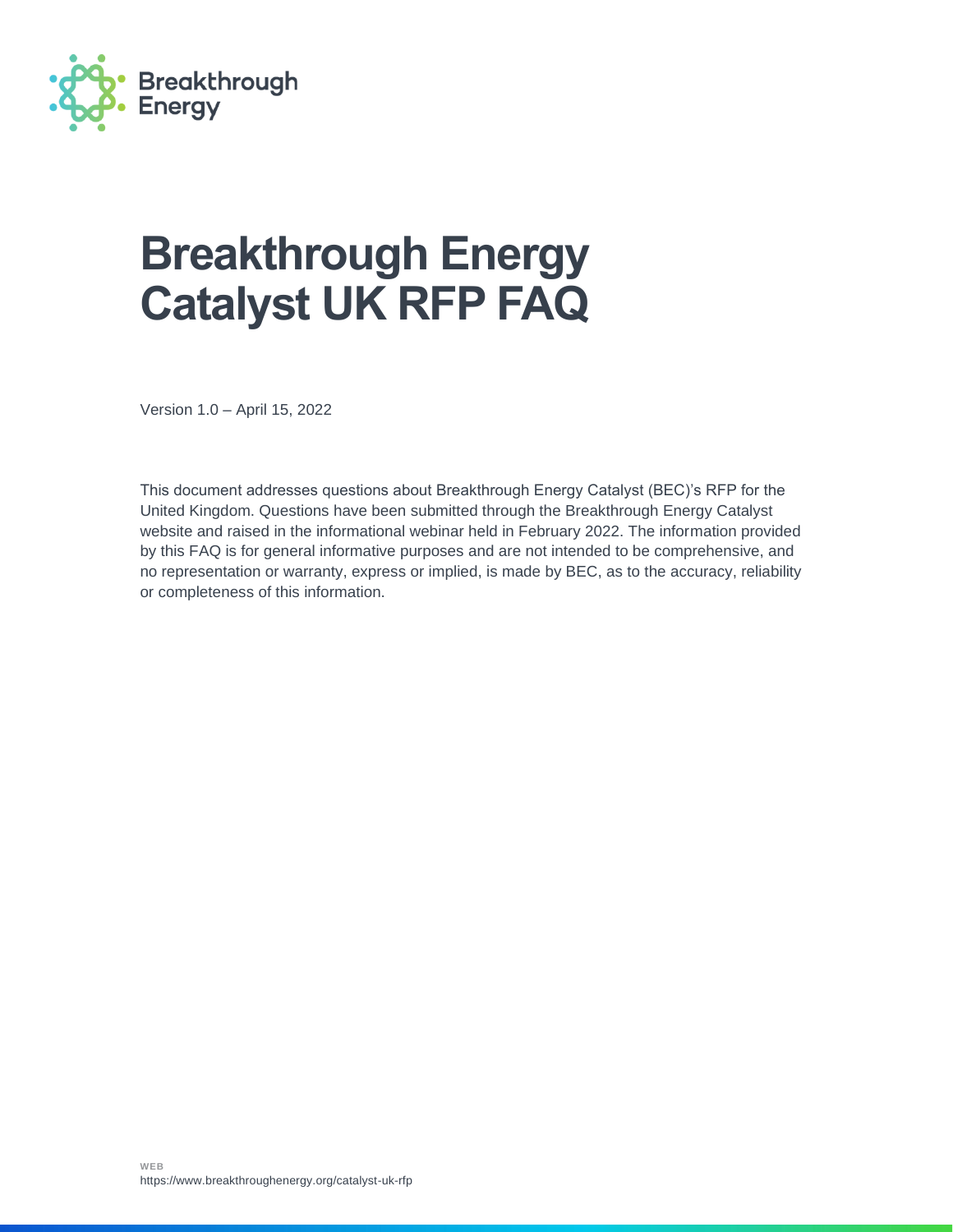

### **General**

1. *How does one contact Breakthrough Energy Catalyst (BEC) for general questions or clarifications*?

Respondents can email [CatalystUKRFP@breakthroughenergy.org](mailto:CatalystUKRFP@breakthroughenergy.org) with additional questions or clarifications.

*2. Will the information that was submitted into BEC's global Request for Information (RFI) be considered for this RFP or do Respondents need to resubmit information?*

BEC's RFI was an independent process and was used to design the RFP process; participation in the RFI was optional and not required for participation in this RFP. Therefore, any information submitted as part of the RFI will not be used for this RFP.

*3. What is the role of the UK Government, such as the Department for Business, Energy, and Industrial Strategy (BEIS)?* 

The [partnership](https://www.breakthroughenergy.org/articles/uk-catalyst-partnership) between the UK Government and Breakthrough Energy Catalyst (BEC) was first announced in Oct 2021 at the Global Investment Summit. This effort will mobilise up to £400 million between 2022 and 2031 to drive investment into the next generation of emerging climate technologies.

The UK Government has committed at least £200m for the development, demonstration, and deployment of UK projects in the partnership's four technology areas<sup>1</sup> as part of the 10 Point Plan [for Green Industrial Revolution.](https://www.gov.uk/government/publications/the-ten-point-plan-for-a-green-industrial-revolution/title) The UK Government expects that its funding will be even more effective when paired with other financing instruments such that projects get more diverse options for support and advance their technology more rapidly. As a result, BEC intends to align an additional £200m of funding to accelerate UK projects further in these areas.

The UK Government is providing funding through specific programmes from the Department of Business, Energy, and Industrial Strategy (BEIS) and the Department for Transport (DfT). Each of those programmes will have their own application processes managed by the applicable government department.

BEC and the UK Government are collaborating on matters including knowledge sharing and amplification of emerging best practices. Although it is anticipated that at least some projects will receive funding from both sources, BEC and the Government will select recipients independently through their own processes and criteria. Neither BEC nor the Government requires funding from the other as a precondition of their funding.

<sup>1</sup> Clean Hydrogen, Long Duration Energy Storage, Sustainable Aviation Fuel, and Direct Air Capture.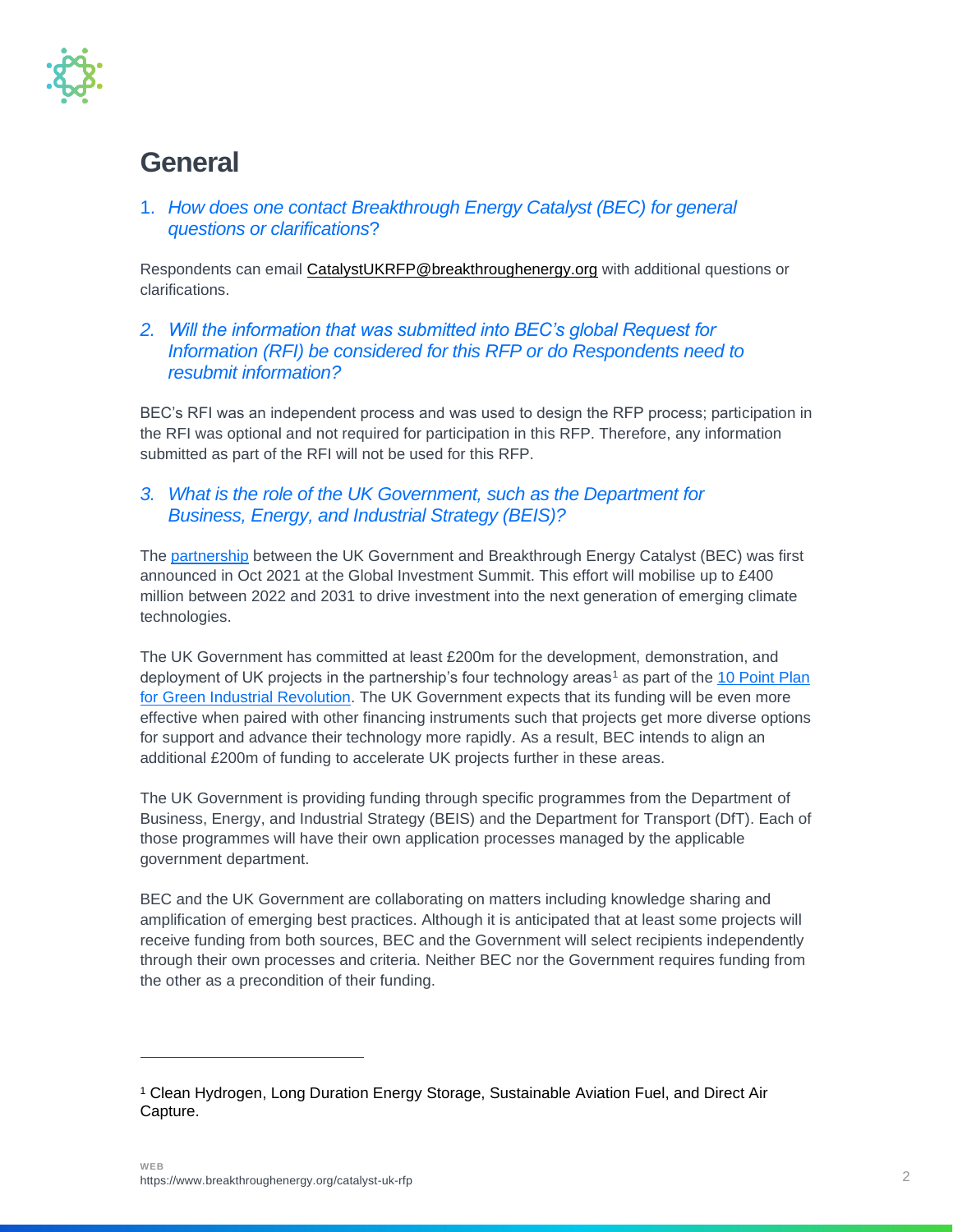

### *4. Do projects have to be located in the UK? Does the entity or company that is developing or financially sponsoring the project need to be located in the UK?*

For this RFP, BEC will consider projects only located in the UK. The entity or company developing or financially sponsoring the project does not need to be located in the UK. BEC has also issued RFPs for the United States and European Union, and it intends to expand beyond the UK, US, and EU in due time.

### *5. Do pilots for the technologies need to be located in the UK?*

Pilot projects and other technology development steps may occur anywhere, as long as the technology is still translating into a commercial scale development that is being deployed in the UK.

### *6. How will BEC maintain confidentiality for RFP submissions?*

BEC will use reasonable efforts to maintain the confidentiality of all information submitted that is clearly marked confidential within the broader BEC organization. Additionally, BEC will provide its form Mutual Non-Disclosure Agreement (MNDA) to Project Proponents for execution upon request. Please contact [CatalystUKRFP@breakthroughenergy.org](mailto:CatalystUKRFP@breakthroughenergy.org) for the MNDA form.

### *7. Will BEC require a license to the technology IP for use beyond the specific project?*

BEC intends to participate as a passive, minority project investor with an expectation of receiving reports and information from projects across all phases of the development (e.g., FEED, detailed engineering) and implementation/execution (EPC and O&M). BEC does not plan to invest in or acquire technology rights, so the expectation would be that participation in BEC's programme and an investment from BEC would not require BEC to take a license from a particular technology. To the extent that there are BEC partners who want to acquire technology licenses for their own purposes, there would need to be a separate discussion between the partner and the technology provider in which BEC would not participate.

### *8. Can a technology OEM be involved in multiple funding requests coming from different unrelated project developers?*

BEC is open to reviewing proposals from multiple developers using a similar technology, and each project proposal will be reviewed on its own merits.

### *9. Is it possible for multiple projects to cooperate in one area, for example for shared infrastructure?*

BEC is open to supporting multiple projects in a single area. The consortium, governmental authority or other convening entity is encouraged to contact BEC at [CatalystUKRFP@breakthroughenergy.org](mailto:CatalystUKRFP@breakthroughenergy.org) to discuss further.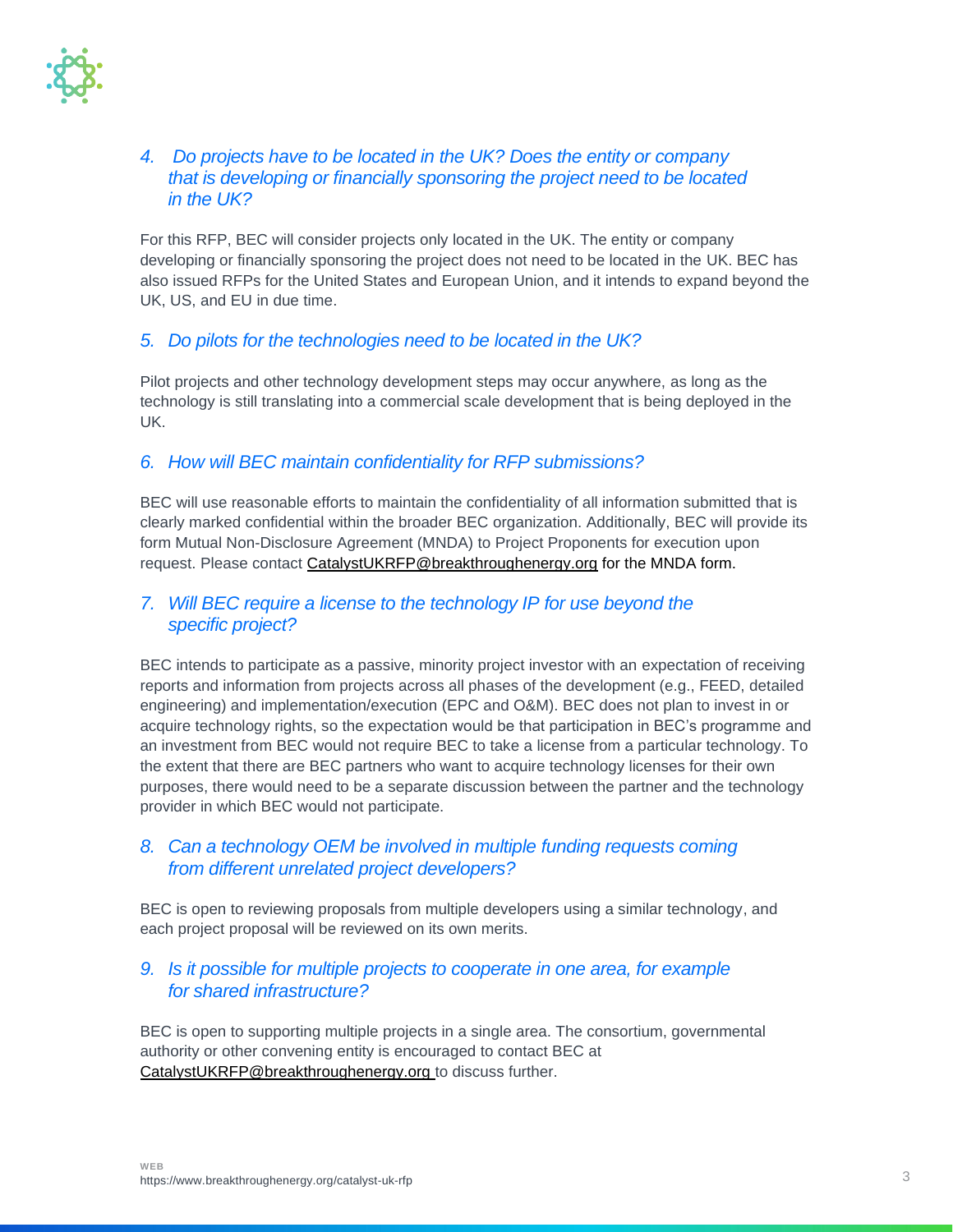

### **Process**

### *1. How do I find the RFP reference documents?*

Reference documents can be found on the [RFP webpage](https://www.breakthroughenergy.org/catalyst-uk-rfp) located on the Breakthrough Energy [website.](https://www.breakthroughenergy.org/)

### *2. Where can I find instructions for submitting my proposal?*

Instructions can be found in the [RFP document](https://www.breakthroughenergy.org/-/media/files/bev/catalyst-rfp/uk/bec-uk-rfp-rev101182022.pdf) located on the [BEC RFP webpage.](https://www.breakthroughenergy.org/catalyst-uk-rfp)

### *3. Is the Intent-to-Bid form always required to submit a proposal?*

The Intent-to-Bid form is required to submit a proposal; you will not receive an email with a link to upload submissions and your Unique Respondent ID unless you complete the [form.](https://forms.office.com/Pages/ResponsePage.aspx?id=VgCUFnQD7kGRilV2MicP6QJ30UCadfxBkM27WXPU6gVUREZITUlQWldaTENJUDU5RzlFVzNOMUhIUC4u)

### *4. When is it recommended to submit the Intent-to-Bid form?*

BEC recommends submitting the Intent-to-Bid form when you believe your project can demonstrate its capability to deliver and mitigate critical risks. Additionally, it is recommended that the project be beyond the pilot stage and that it has key commercial and developmental aspects in place, such as critical contracts, permits, and licenses. BEC does not have requirements or limitations regarding the time between a proposal submission and the project's Commercial Operation Date (COD), other than a requirement that COD occur before the end of 2030.

### *5. How should I answer questions in the Intent-to-Bid form if I do not have precise answers?*

BEC recommends answering the questions as accurately as possible. If you do not have precise answers for questions, such as levelised cost or production output values that are subject to change with investment assumptions, please provide your best estimate. Several of the questions asked in the Intent-to-Bid form will require an in-depth follow up response in the Part I submission. Therefore, you should submit the Intent-to-Bid form when you believe you have substantial information that can be provided to BEC in your Part I submission.

### *6. Can I include anecdotal information in the Intent-to-Bid form, or should I include that in the Part I submission?*

BEC recommends holding any anecdotal information for your Part I submission as the Intent-to-Bid form is intended to collect high-level information on your proposal and provide you with information needed to submit your Part I documents.

### *7. What if I did not receive an email after submitting the Intent-to-Bid form?*

Please wait 24 hours to receive an email; if no email is received within 24 hours, please contact BEC at [CatalystUKRFP@breakthroughenergy.org](mailto:CatalystUKRFP@breakthroughenergy.org) to resolve the issue.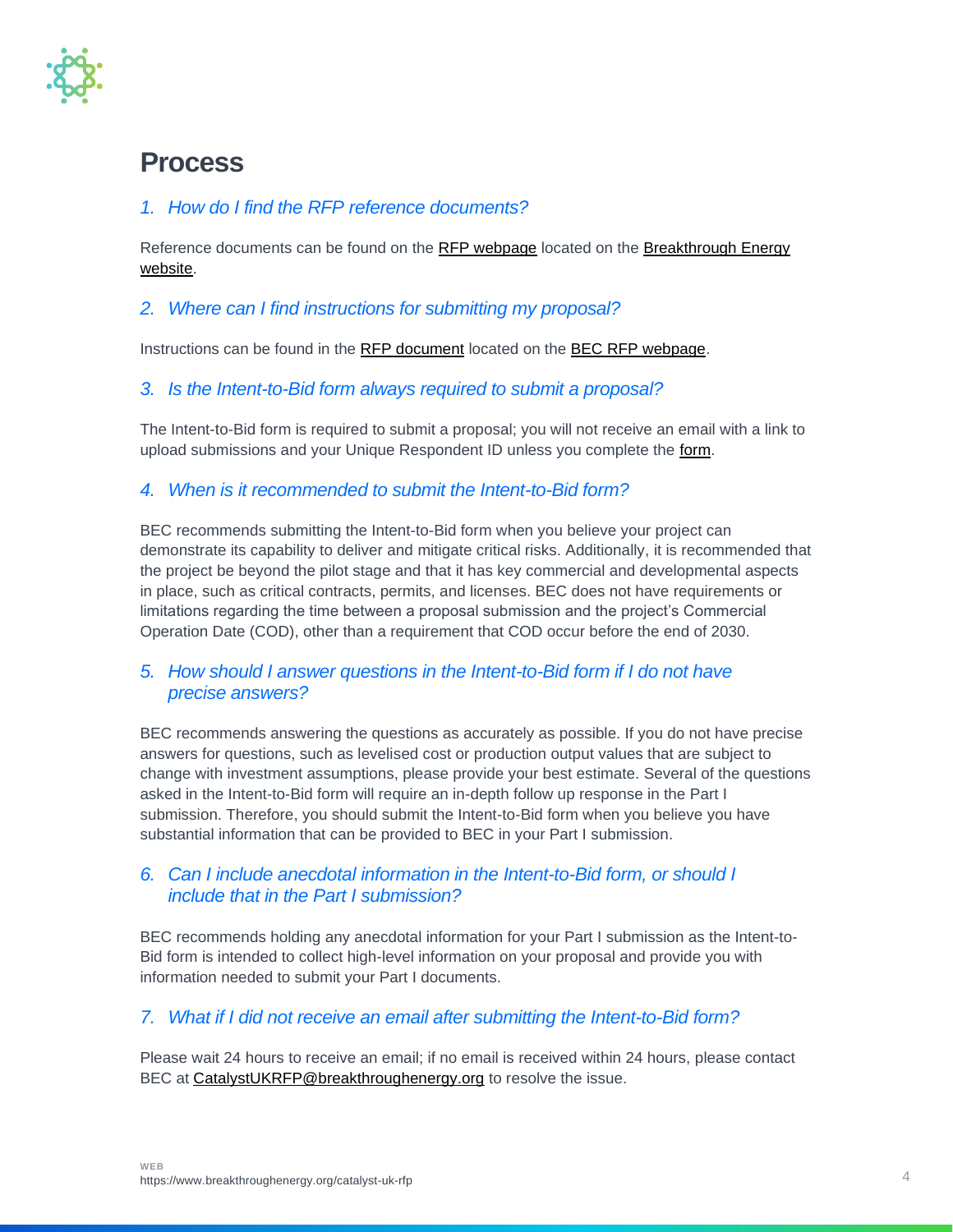

### *8. Can I go over the page limit for the Part I or Part II submission?*

Respondents must follow the page limit; any additional pages will not be considered as part of the submission.

### *9. Do I have to follow the naming convention outlined in the RFP document?*

Respondents must follow the naming convention outlined in section 6 of the [RFP document.](https://www.breakthroughenergy.org/-/media/files/bev/catalyst-rfp/uk/bec-uk-rfp-rev101182022.pdf) If the naming convention is not followed, the system will not allow you to upload your submissions and you will receive an error email.

### *10.Can I submit supplemental files in addition to the Part I submission files?*

BEC will only accept the requested information as outlined in Attachment A of the [RFP document.](https://www.breakthroughenergy.org/-/media/files/bev/catalyst-rfp/uk/bec-uk-rfp-rev101182022.pdf)

### *11.How do I know if I was successful in submitting my proposal?*

BEC will send an autogenerated email to confirm your submission. If no email is received within 24 hours, please contact BEC at [CatalystUKRFP@breakthroughenergy.org](mailto:CatalystEURFP@breakthroughenergy.org) to resolve the issue.

### *12.What if I did not receive an email after uploading my Part I submission?*

Please wait 24 hours to receive an email; if no email is received within 24 hours, please contact BEC at [CatalystUKRFP@breakthroughenergy.org](mailto:CatalystEURFP@breakthroughenergy.org) to resolve the issue.

#### *13. I keep getting a Part I Submission error email, what do I do?*

BEC recommends that your check the file naming convention. If you are sure that the naming convention is correctly followed, please contact BEC at [CatalystUKRFP@breakthroughenergy.org](mailto:CatalystEURFP@breakthroughenergy.org) to resolve the issue.

#### *14.The link to upload my submission has expired, what do I do?*

BEC requests that you contact **CatalystUKRFP@breakthroughenergy.org** or a new link. The submission link expires after 30 days.

### *15.Can everyone expect to receive feedback or a response for every submitted proposal?*

BEC intends to provide a response to each submission received by 15 April 2022 by 31 July 2022. Projects that submit proposals after 15 April 2022 will receive a response if/when they have been selected for the next step or if they have been declined due to ineligibility.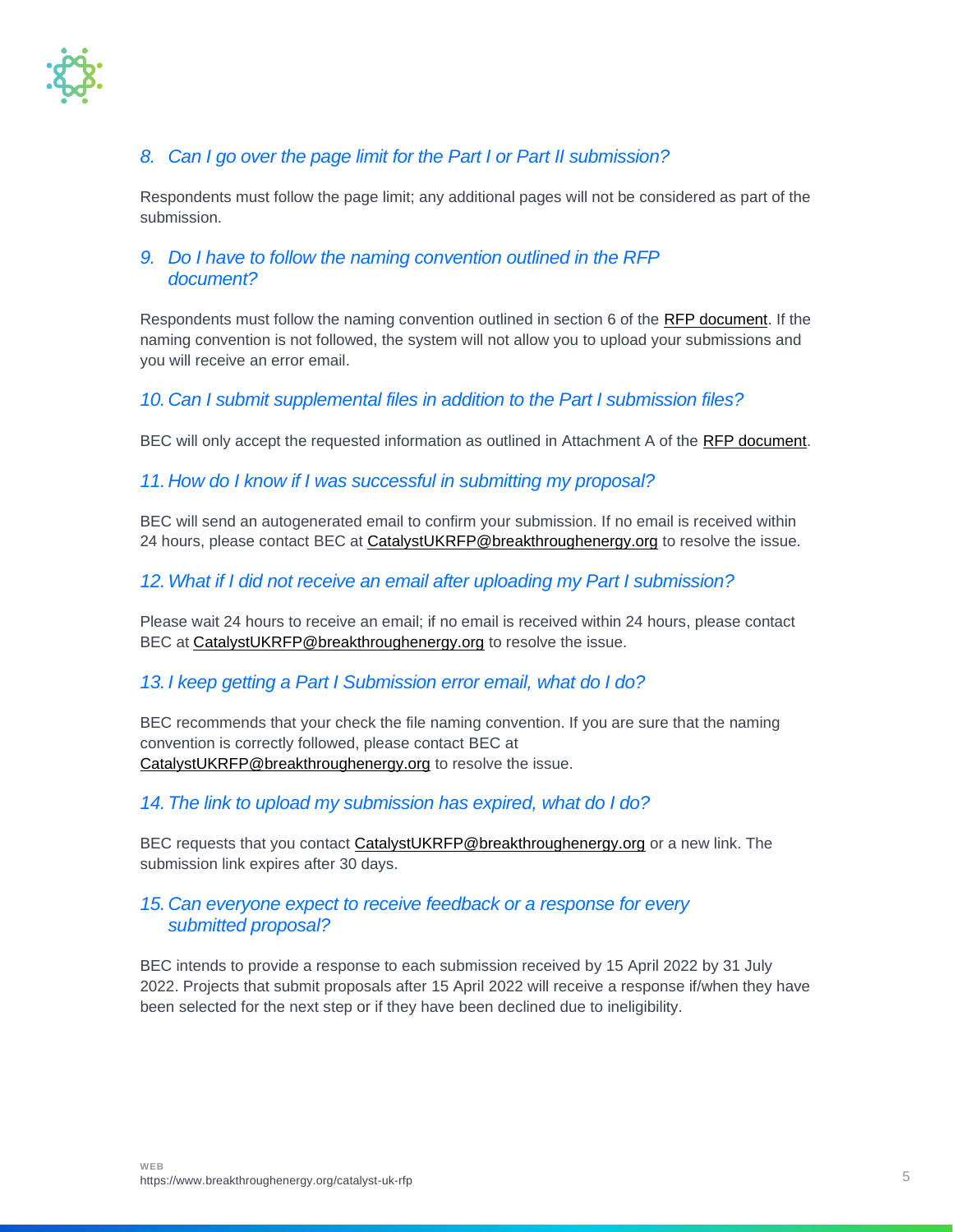

### *16.Are all the listed documents in the Attachment B (Part II Submission) required to be submitted at the same time?*

BEC may request portions of the Part II submission either before, in-parallel to, or after the pitchpresentation, and will inform the Respondent of its request. Furthermore, BEC intends to ask for some of the Part II submission after a project has been down-selected post-pitch presentation in order to continue evaluating the project. BEC is open to reviewing materials as they become available and envisions the evaluation process / Part II information requests to be iterative.

### *17.How do I submit Part II submissions?*

Projects that are selected to participate in Part II submission will receive a notification, which will outline instructions on how to submit the requested information.

### *18.When will I hear back about Part II submissions?*

For projects that submit before 15 April 2022, a response will be provided by 31 August 2022. For projects that submit a proposal after 15 April 2022, a response will be provided on a rolling basis.

### *19.How do I submit a proposal that incorporates multiple technologies (e.g., clean hydrogen and sustainable aviation fuel)?*

If a proposed Project includes aspects of more than one technology of interest, the Respondent shall identify the dominant technology of interest and submit the RFP response for this technology. Any ancillary or secondary technology (within the BEC technology focus areas) should be noted within the body of the submittal.

### *20. If a consortium develops a value chain of 2 consecutive projects (i.e., clean hydrogen and SAF) each executed by independent legal entities, should we make a joint application or two separate applications?*

The answer may depend on details of the arrangement; the Respondent is advised to contact BEC at [CatalystUKRFP@breakthroughenergy.org.](mailto:CatalystEURFP@breakthroughenergy.org) Some considerations include whether related parties are involved in both projects, and whether one project would still move forward if the other does not.

### *21. If a Respondent has a number of different projects in different locations, should it submit multiple applications, or just the most promising one and wait for feedback? Would multiple projects be funded?*

A Respondent is advised to submit individual proposals for each project. Note that if a 'project' is a multi-site installation of distributed-scale equipment (such as for LDES) under a single Special Purpose Vehicle, the Respondent may submit a single application. See the RFP document and elsewhere in this FAQ for details.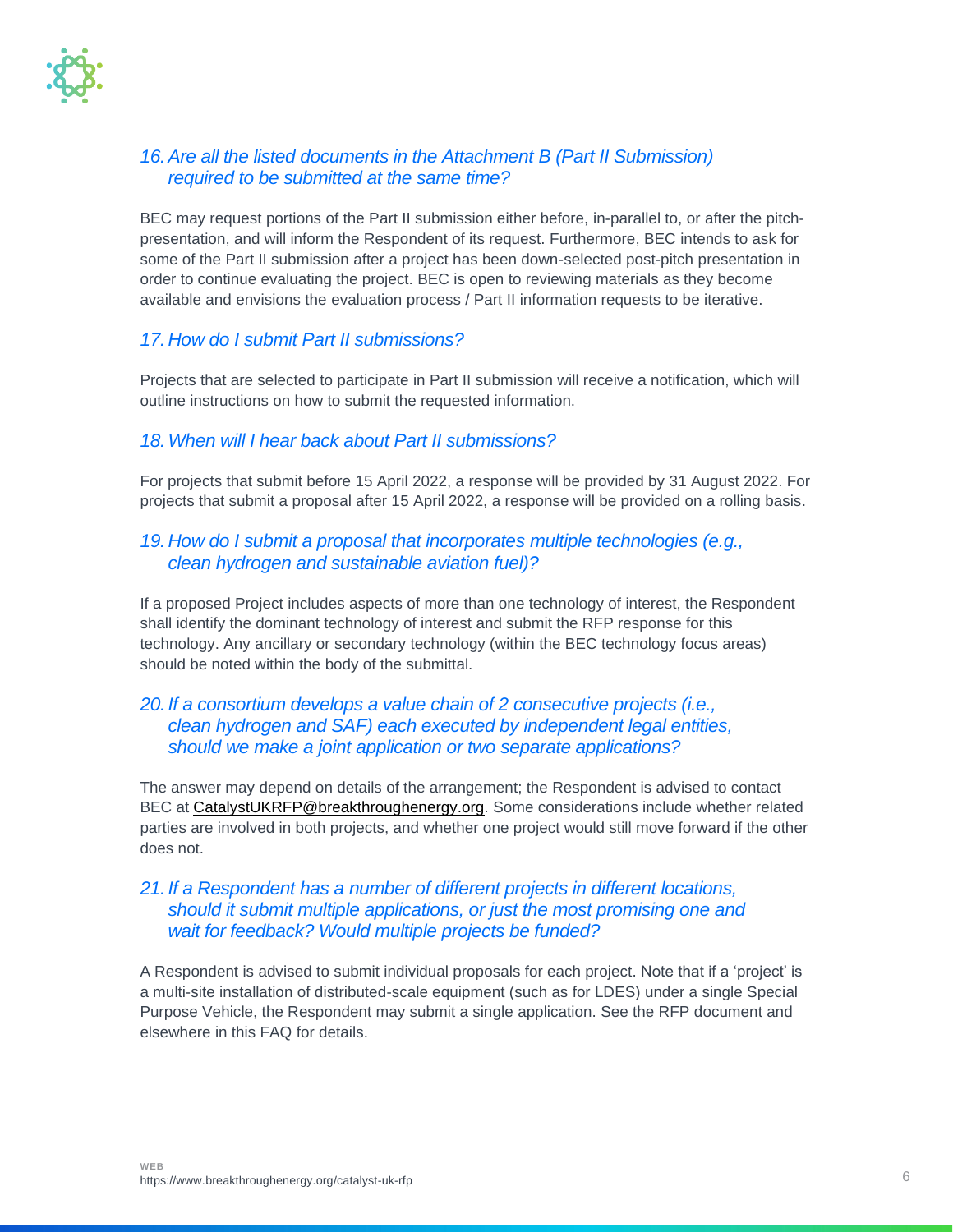

### *22.Does a Special Purpose Vehicle (SPV) need to have been created to apply?*

An SPV does not need to be in place yet to submit a proposal. However, BEC intends to provide project funding, not funding to corporates. In most scenarios, BEC would expect to provide funding to an SPV that holds ownership of a discrete project.

### *23.What is the expected timeline for evaluation and project funding after a proposal has been submitted?*

Depending on the maturity of the project, BEC will notify projects within 90 days of submitting a proposal on whether they are progressed to the next stage of the evaluation process. Not receiving a notification within 90 days of your submission does not mean that you are no longer considered for BEC's funding. There may be projects that are not mature yet but are still under consideration. For those projects, BEC intends to continue evaluating them and will request updates as these projects become more mature and de-risked.

### *24. If a project is not selected after a Part I submission, can it re-apply when it is further de-risked?*

A Respondent may contact BEC at [CatalystUKRFP@breakthroughenergy.org](mailto:CatalystEURFP@breakthroughenergy.org) if there are significant changes or achieved milestones in the project's development.

### *25.How do I calculate the levelised cost of the output for a project? Is it acceptable for the project promoter to devise/select one?*

For the Intent-to-Bid form and Part I submission, the project developer may select the appropriate commercially acceptable methodology.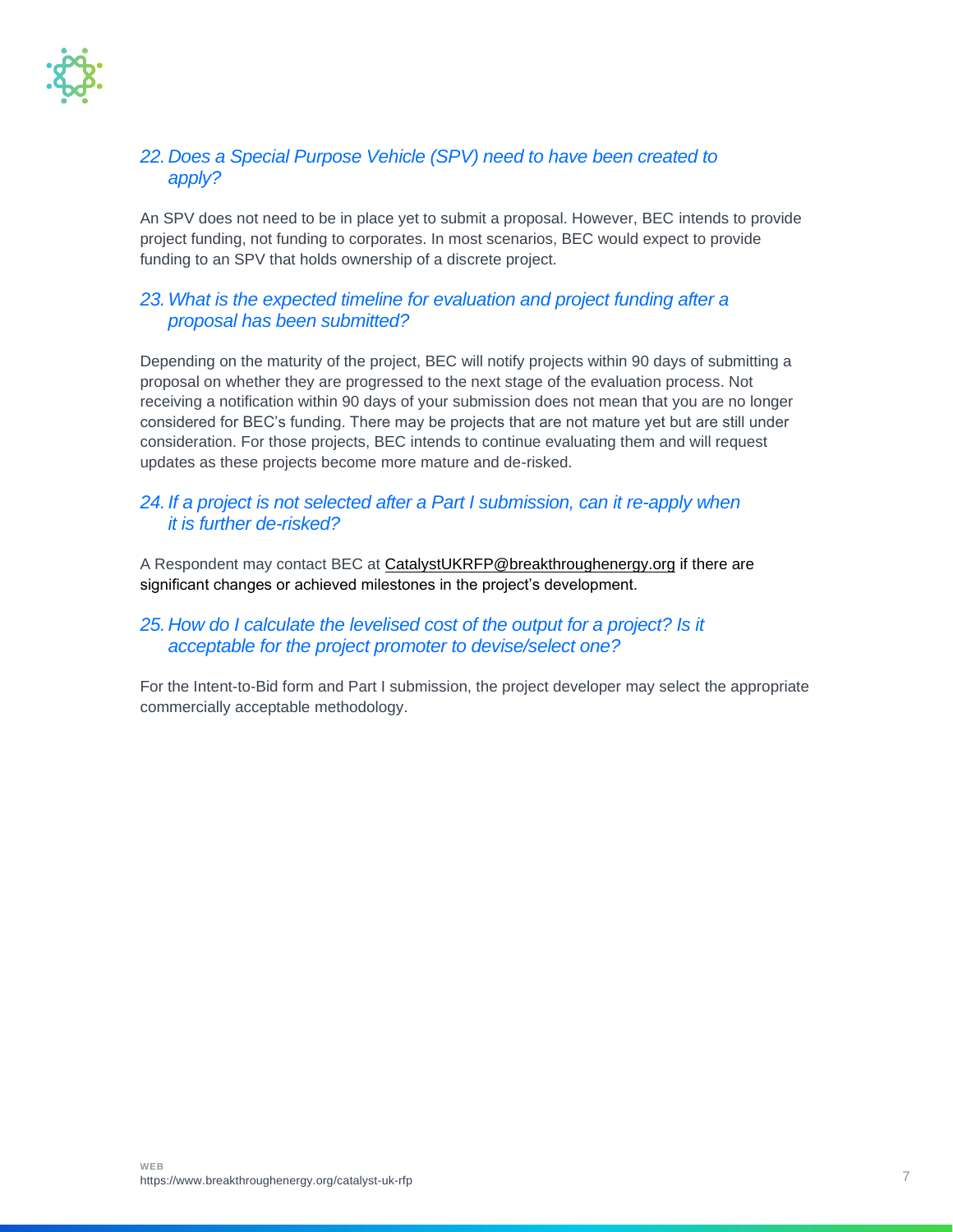

## **Financial**

### *1. Does BEC provide funding to projects, companies, or both?*

At the moment, BEC intends to only provide funding for projects (i.e., project financing) that deploy technologies focused on clean hydrogen, long duration energy storage, direct air capture, and sustainable aviation fuel.

### *2. Will projects be eligible for both grant and equity or will they be eligible for only one of the two?*

Projects will be considered for both equity funding and grant funding. BEC will analyse project financials to determine what funding can be leveraged to help projects become commercially viable and ensure that they can be replicated in the future.

### *3. Will the grants be non-dilutive and non-reimbursable?*

BEC expects that grants will not require repayment. However, there will likely be limitations and restrictions around how the grants are used, and these limitations will be outlined in the investment agreements that are agreed upon by BEC and the project.

### *4. What is BEC's return expectation for equity funding?*

BEC intends to provide low-return, risk-tolerant equity in order to improve overall project economics and facilitate broader commercialization of target technologies. As such, BEC's target return is expected to be substantially lower than market given the higher risk nature of the projects under consideration and will depend on the project's risk profile and the use of funds to reduce the green premium.

### *5. What amount of BEC funding can projects expect to receive if they are selected from this process?*

The amount of funding a project will receive is dependent on each project's funding gap, risks, and specific characteristics. BEC does not envision to provide less than £10M of funding per project; however, there may be exceptions to the £10M threshold, particularly if only grant funding is provided.

### *6. What is the minimum and maximum amount of the capital stack that BEC is willing to sponsor?*

BEC intends to be a minority investor. Therefore, for equity investments, BEC will likely sponsor less than 20%. For clarity, there is no constraint on the percentage of offtake that a [BEC partner](https://www.breakthroughenergy.org/scaling-innovation/catalyst-private-sector-partners) can contract for (i.e., can be 100% of the project's production).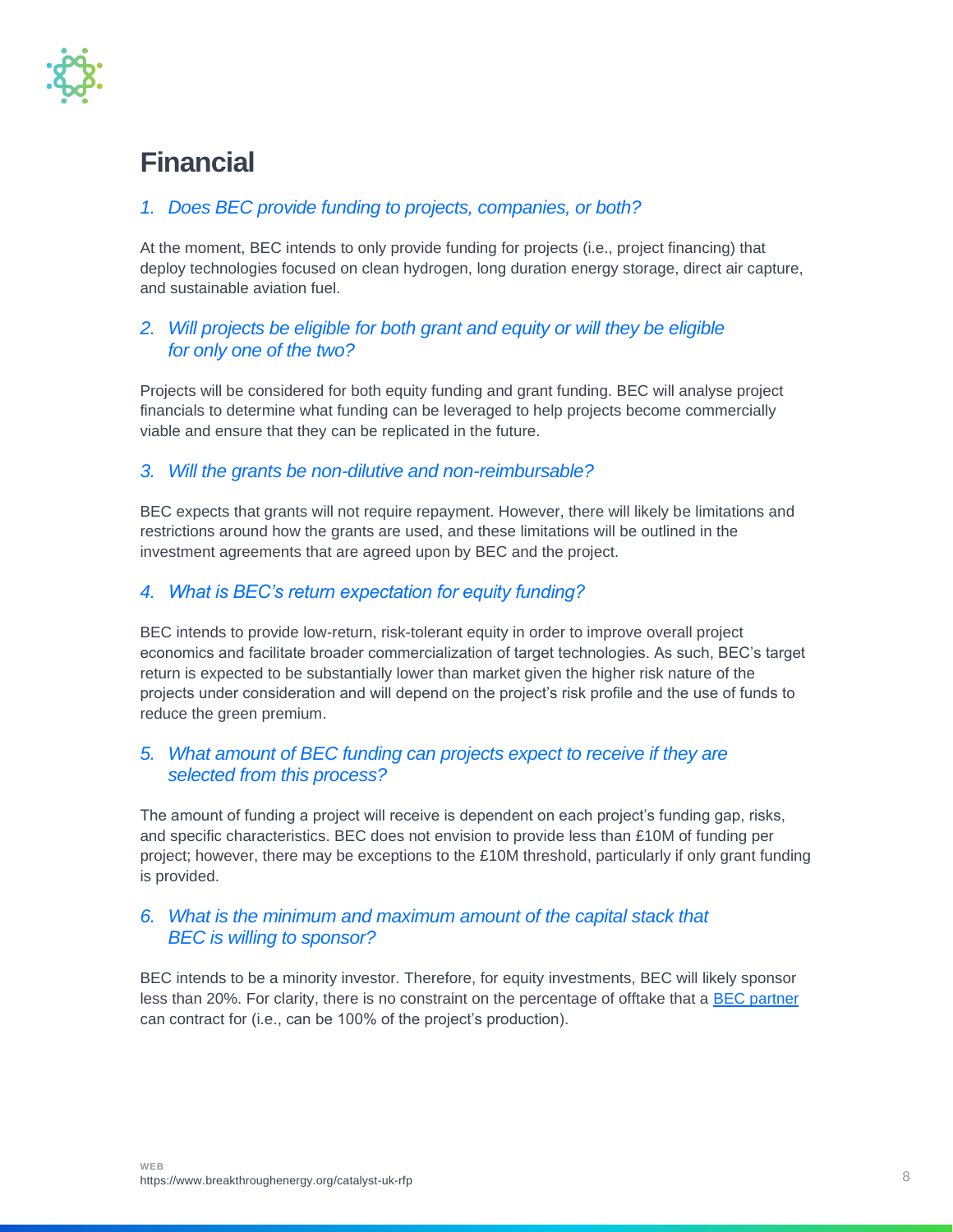

### *7. Will the same access to funding be available for projects regardless of when proposals are submitted?*

Since the BEC programme intends to provide funding to projects around the globe, and BEC's RFPs will be open for six years, it is expected that funds will be drawn down over time. Therefore, there is a benefit to being early in the process as there will be greater funding available initially. Respondents are encouraged to submit a proposal when they believe that the project can demonstrate its capability to deliver and mitigate critical risks in order to have the greatest chance for consideration during the evaluation process.

### *8. Does BEC provide funding only to projects focused on the upstream infrastructure of the value chain or will it also provide funding for downstream infrastructure? (e.g., funding available only to hydrogen production facility or also to transportation/distribution infrastructure)*

BEC will consider providing funding to projects that include downstream infrastructure in addition to the upstream infrastructure provided that the downstream infrastructure is essential for the project's operation. BEC's primary focus will be to provide funding to upstream infrastructure.

### *9. How does BEC expect to allocate funding across technologies and geographies?*

BEC intends to focus its funding on projects that have the most impact on carbon reduction and green premium reduction, and therefore, does not plan to allocate a specific amount of funding for each technology or geography. However, it is expected that projects will be funded within each of the four technologies and each of the identified geographies (US, UK, EU).

### *10.Are projects able to seek additional funding sources concurrently with BEC's RFP funding?*

BEC recognizes that project Respondents will be seeking other opportunities or financing resources as it responds to BEC's RFP. In fact, BEC wants to attract commercial investors to qualifying projects through its catalytic funding. For the initial RFP submission, there is no requirement to forgo other opportunities. However, if the project matures through BEC's process, and as BEC devotes more resources into its diligence and negotiation steps, then there would be an expectation that projects engage on a good-faith basis in BEC's efforts to provide funding. If a project is able to obtain full funding from commercial sources, it should discontinue the pursuit of funding from BEC.

### *11.What is the process to be considered for offtake contracts with BEC Partners?*

BEC expects that if a project proposal demonstrates a need for offtake, either because it has not filled the entire offtake obligation or there is a desire to partner with one of BEC's partners, then BEC will play a matchmaking role to connect the project to its partners as appropriate. BEC's partners and projects will enter into arm's length negotiations, if both choose to do so, with the expectation that the project will negotiate in good faith and that there is some green premium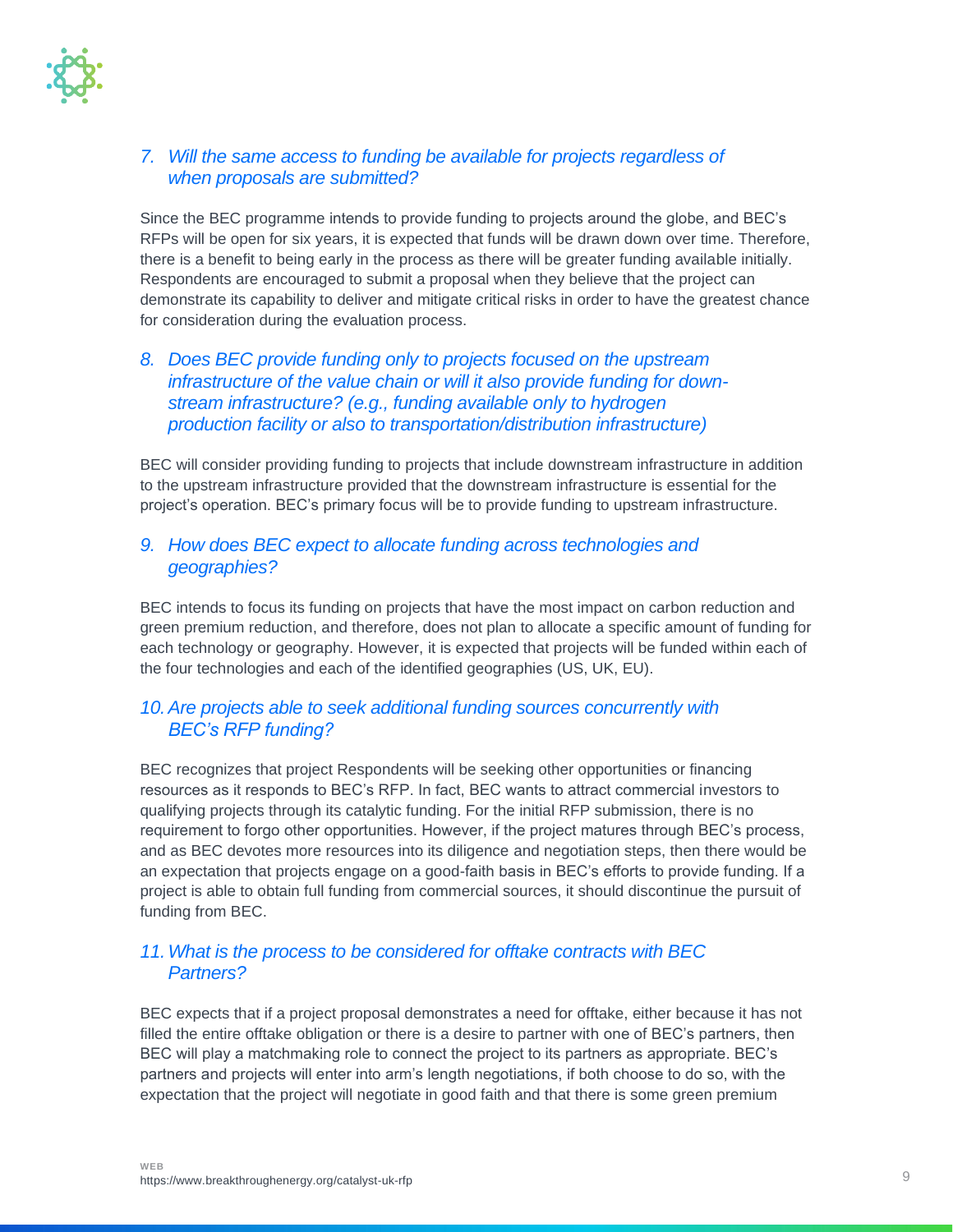

associated to the clean product but that the green premium would be market competitive with other clean options available in the marketplace.

### *12.For grant awards, will OPEX be considered or only CAPEX?*

BEC intends to deploy grant and equity during project development and construction. However, there may be instances in which BEC may provide grants for OPEX. BEC will assess these instances on a project-per-project basis when evaluating a project's financials.

### *13.For purposes of OPEX calculations, how long should one assume that a project will run?*

Respondents should assume the same project duration that they are expecting for matters such as depreciation, maintenance cycles, ground leases, offtake contracts, and permits.

### *14.Are projects with product outputs that do not have a green premium eligible for participation under this RFP?*

BEC will evaluate projects on several criteria, include financial aspects. Under the financial criteria, BEC will analyse whether a project requires catalytic funding and whether the project is competitive in the marketplace without BEC's funding. Projects that do not require catalytic funding and/or are competitive in the marketplace are unlikely to be considered for funding under this RFP. However, if a project can demonstrate that funding will further a particular technology in a manner that catalyses future projects, then the project may be considered for funding even if its output does not have a significant green premium that needs to be reduced.

### *15.For a UK DAC project, the future market for captured CO2 (and viability of the project) depends on BEIS' policy that has not yet been developed. Would this future policy be taken into account in the assessment?*

BEC recognizes that project economics depend on evolving policies and market drivers. Respondents are advised to use their best estimate at the time of application submission of what the policies and market conditions might be during the project's operation. BEC will conduct its own analysis when it evaluates proposals and will take into account new information as it emerges.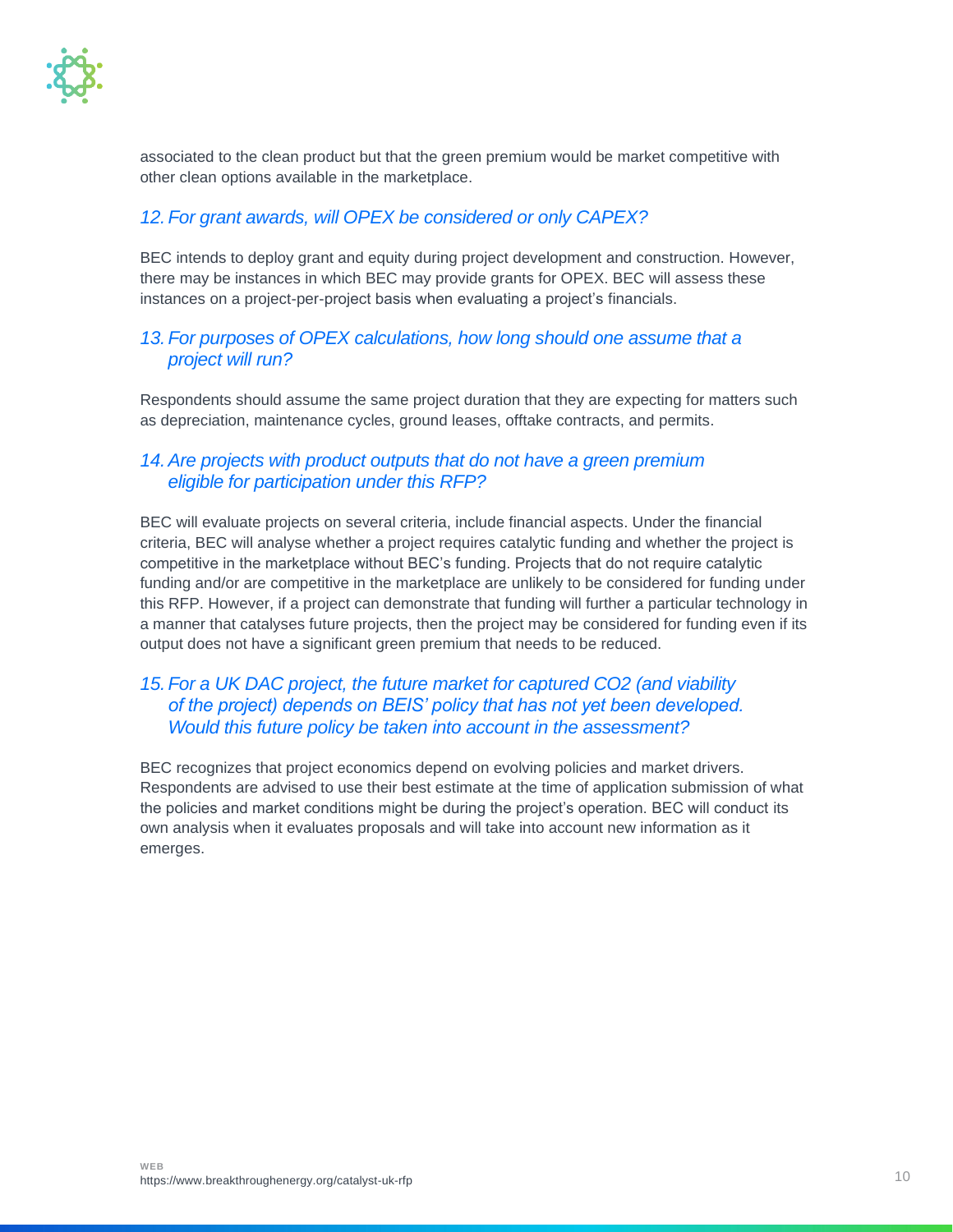

# **Technical**

### *1. What is the range of TRLs that BEC will consider?*

BEC references the IEA scale, which ranges from 1-11. More information about this scale can be found at [https://www.iea.org/reports/innovation-gaps.](https://www.iea.org/reports/innovation-gaps) BEC will consider projects that deploy technologies with TRLs at or above 5. BEC's evaluation will not fixate on or emphasize one particular TRL value. Rather, BEC will focus on a project's ability to demonstrate that the technology is mature enough to be deployed in a First-of-a-Kind early-commercial scale project. BEC will like to see that the technology has been extensively and successfully tested and validated under appropriate conditions and at a meaningful scale (i.e., successful pilots and/or demonstrations).

### *2. Does a project need to be in a particular Front End Loading (FEL) stage to participate in this RFP?*

BEC will consider projects in all stages of development; however, BEC is seeking mature projects that have progressed further in the development phase for its initial evaluation and funding. More information can be found at [http://web.aacei.org.](http://web.aacei.org/)

### *3. For each technology, is there an ideal project size or range of project size that is required in order to apply to the RFP?*

BEC will consider projects of all sizes so long as the technology is beyond the R&D pilot stage. BEC is ideally looking for projects that deploy and further scale emerging climate technologies. When evaluating projects, BEC will consider the impact of the project, taking project size into consideration.

### *4. What is BEC's approach to hybrid projects? (e.g., projects that incorporate clean hydrogen and SAF or storage projects that have a Liion component and LDES component)*

BEC will consider hybrid projects under this RFP provided that the primary technology is one of the four technologies BEC is focused on. For example, if a storage project includes a combination of Li-ion and LDES, then LDES must the primary technology of the project (in terms of capex and installed capacity).

### *5. If a Respondent has a number of distributed-scale or modular and decentralised projects with the same customer, will BEC consider a proposal with a multi-site bundle structure, or is it just looking for singlesite projects?*

These types of scenarios will have to be evaluated on a project-by-project basis. Typically, BEC's preference would be to have projects with no distributed or decentralised assets, but as long as the assets are all part of the same SPV, BEC will evaluate the specific proposal.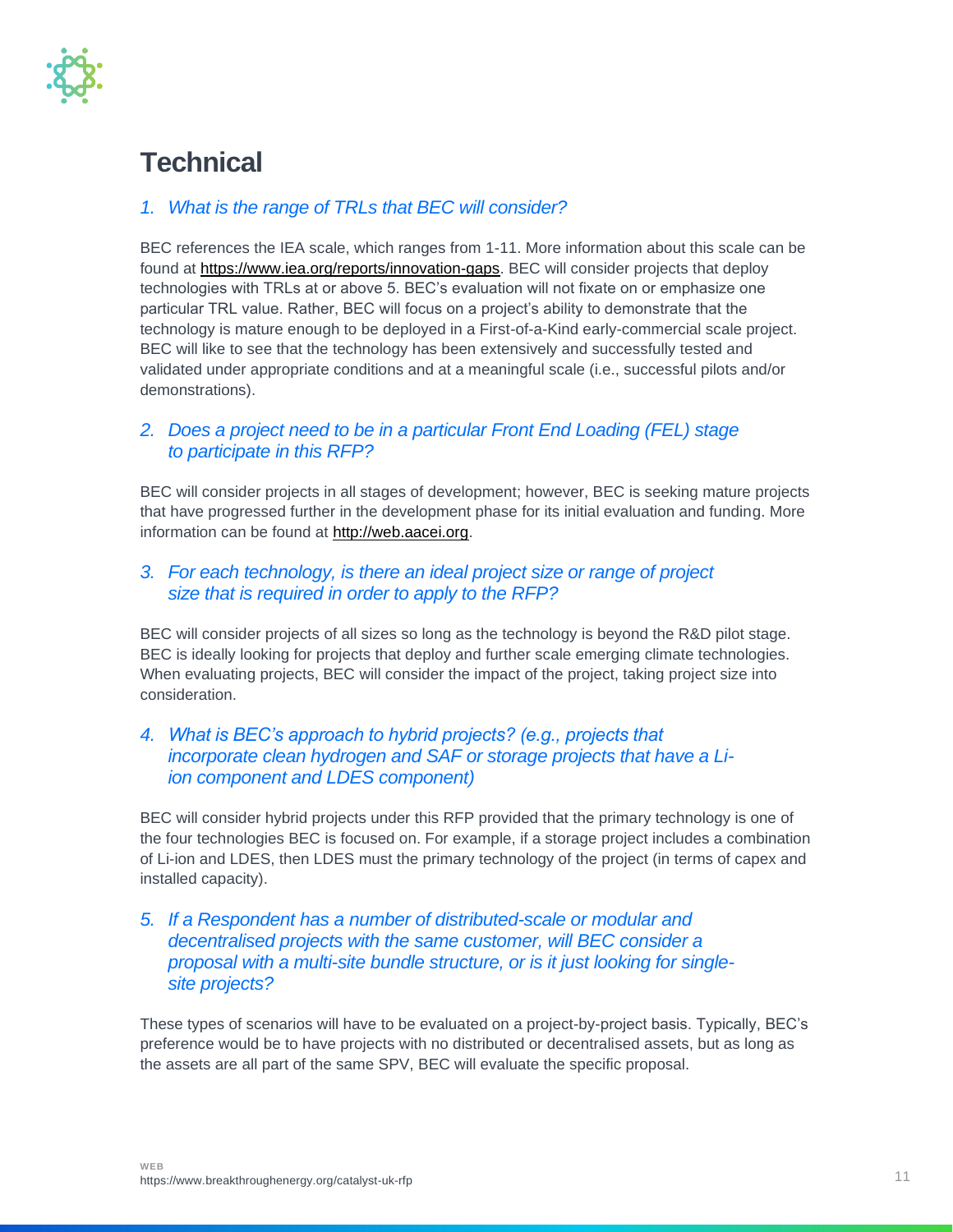

### *6. What does BEC mean when it references "early commercial" and "Firstof-a-Kind" (FoaK) projects? Does BEC consider R&D pilots as well?*

To BEC, early commercial or FoaK projects are projects that are commercial in nature, in that they generate a product or service sold to an offtaker with the expectation of regular operation. Generally, these projects are not R&D. However, these projects have never been built and operated before as such, and have a degree of novelty in terms of (a) size, (b) technology design/integration, (c) new equipment components, (d) operating philosophy, (e) geographic location or type of site, or (f) etc. These are projects that, because of maturity and risk levels, are not able to easily access private capital for funding the entire scope and are not commercially feasible yet without other types of financial support or de-risking tools.

### *7. What is the scope of clean hydrogen and what pathways for hydrogen production are considered under this RFP? Will any pathway be prioritised over the other?*

BEC's focus is predominantly on clean hydrogen projects that will use electrolysis with a lowcarbon energy input (ideally, 100% renewable energy input to cover the project's energy demand for its entire lifetime). However, BEC will also consider projects that use other technologies for hydrogen production (including bio-derived pathways such as gasification of renewable feedstock, pyrolysis of biomethane, etc.) provided that those projects reduce emissions compared to traditional methods of producing hydrogen, such as steam methane reforming, and comply with the other eligibility criteria of the RFP.

### *8. Are hydrogen technologies such as storage and compression eligible if they are not linked directly with H2 production? What about electrolyser production capacity expansion?*

At this time, BEC is focused on clean hydrogen production and directly linked infrastructure. Electrolyser manufacturing and other parts of the value chain are not in scope at the moment. Some projects might not be able to split (commercially or operationally) the scope of H2 production from downstream supporting infrastructure such as pipelines/transportation, conversion, storage, or utilization in industries and mobility. These integrated projects will be considered for further evaluation, as long as the developers can demonstrate that these facilities are essential to and have a direct commercial connection to a project company's operations.

### *9. Will BEC consider SAF projects that only use an ASTM-certified pathway?*

BEC will focus primarily on ASTM certified pathways for SAF projects. These pathways include, but are not limited to, Alcohol-to-Jet (AtJ), Fischer-Tropsch/Gasification, and HEFA. BEC will also consider power-to-liquids (PtL), or synthetic fuels (aka RFNBO - renewable fuels of non-biological origins). However, BEC may consider pathways that are not ASTM certified provided that the developer is able to demonstrate that the certification can be reasonably achieved by the time the plant is commissioned.